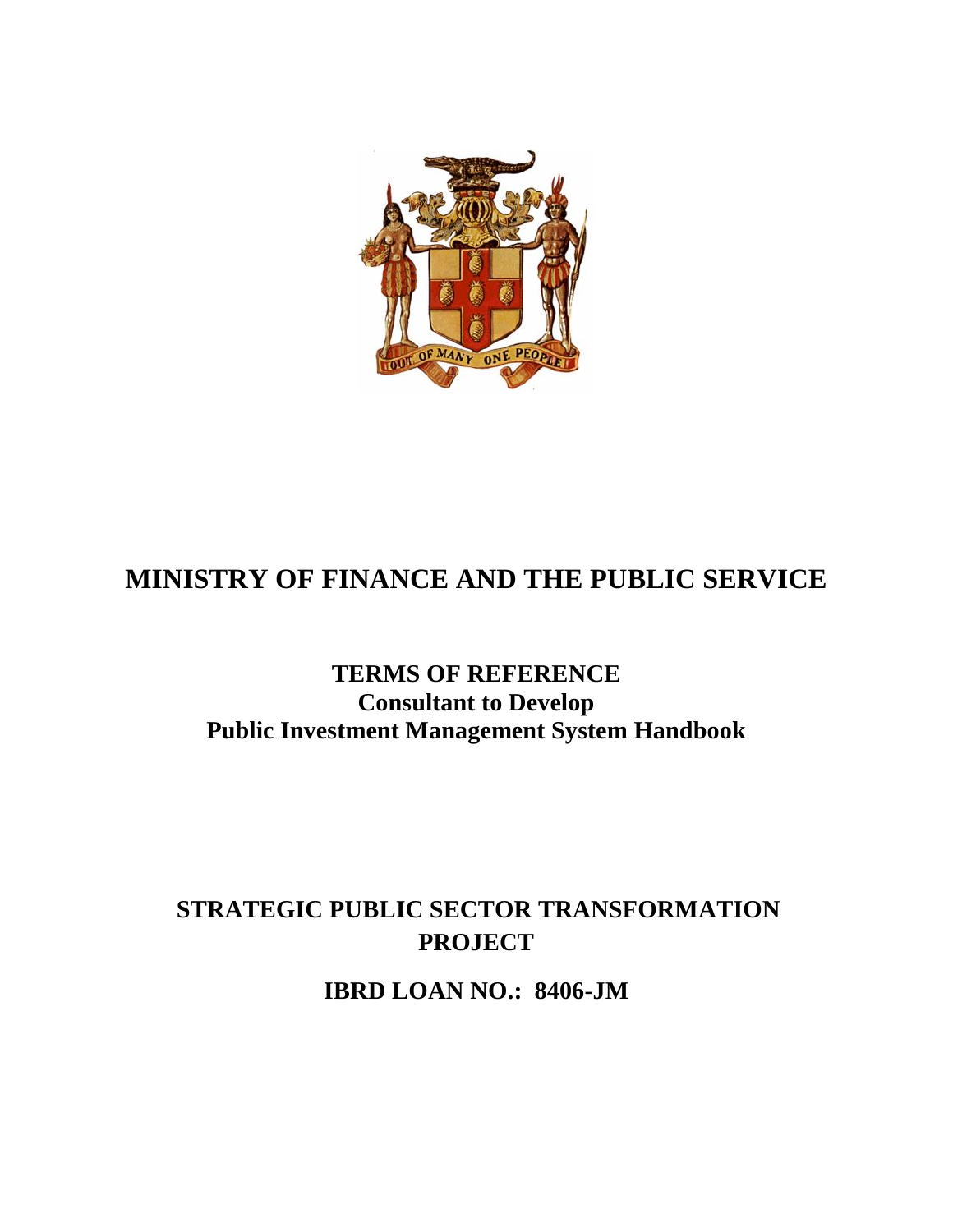#### **1. RATIONALE FOR THE CREATION OF A PUBLIC INVESTMENT MANAGEMENT SYSTEM (PIMS) IN JAMAICA**

The Government has committed to strengthen Jamaica's public investment management system, as part of a comprehensive public financial management (PFM reform) agenda. This reform has seen the incorporation of public investment management as part of an enhanced fiscal governance framework that seeks to increase fiscal surpluses over time and concurrently reduce the debt to gross domestic product (GDP) ratio so that public resources can be allocated to public investment and other activities that have the potential to contribute to growth in the economy.

Cabinet Decision No X of March 2014 gave approval for the institutionalization of the Public Investment Management System (PIMS) and, in doing so, standardize the treatment of public investment across the public sector with respect to the entire project cycle.

Public investment projects are **"***investments that require planning, execution, monitoring and evaluation carried out as an integrated set of activities aimed at meeting a development objective, at a specific cost and within a defined timeframe***"** *(Section 48A, FAA Act Amendments 2014)*. The Financial Administration and Audit Act (FAA Act) (Amended), 2014<sup>1</sup> sets out the elements of the strengthened Public Investment Management System (PIMS) which will seek to create a *common framework for the preparation, appraisal, approval and management of all public investments in Jamaica, irrespective of the source of funding or procurement and implementation modalities.* A key element of the system is the Public Sector Investment Programme (PSIP); a rolling 5 year plan of Cabinet approved public investment projects.

Since these amendments, more legislative and regulatory work has been done to further refine the PIMS and, by extension, the PSIP. In February 2015, additional amendments to both the FAA and PBMA provided for exceptions to the definition of public investment. The exception limits public investment to those undertaken by entities within the specified public sector. The specified public sector is defined as the public sector minus those entities that will be certified as commercial by the Auditor General and, therefore outside of the fiscal rules, as at April 1, 2017. It is anticipated that only a few entities will qualify and the specified public sector will encompass much more than 90% of the public sector. The ambits of the PIMS and PSIP, therefore, is quite extensive in scope.

Based on Section 48 B(2) C of the amendments, Public Investment Management Guidelines were developed to support the operational arrangements of the PIMS. The Guidelines as defined by law are "rules, procedures, guidelines which shall be prescribed for the governance of public investments (irrespective of source of funding and origin) in Ministries, Departments, Public Bodies and Public Private Partnerships" The guidelines are clear and concise and provide for the functioning of the system at a high level. Further elaboration of

 $1$  Gazette 31<sup>st</sup> day of March 2014, enacted April 1, 2014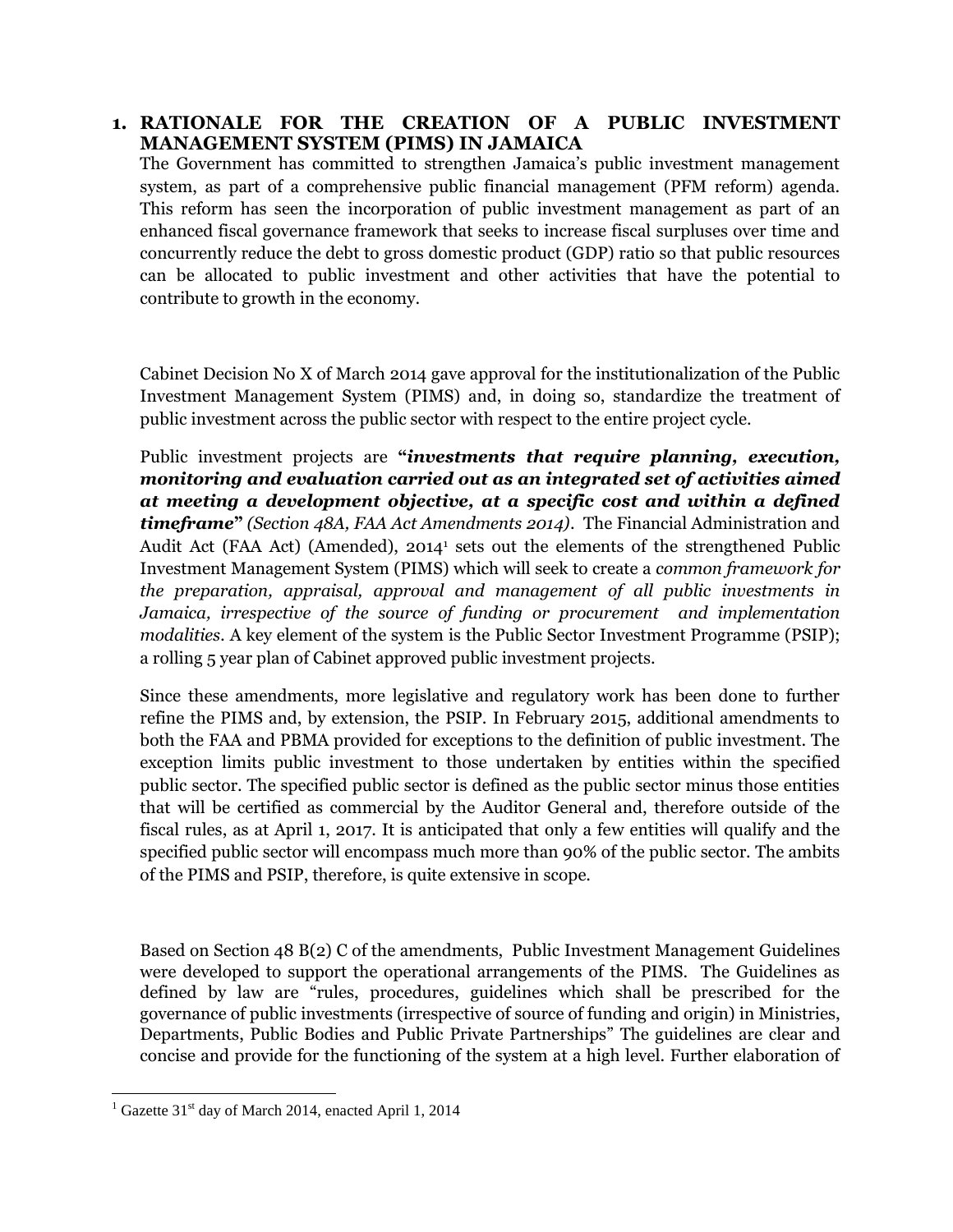the daily operational procedures of the major players within the system based on the guidelines is required. There is a close relation between the players within the system and despite the broad outline for operations being defined there is a risk of some overlap especially in the area of monitoring during the day to day operations of the system. The proposed handbook seeks to limit the probability of this overlap and decrease the burden on the entities being required to respond to various requests, which should ultimately contribute to greater efficiency in the system.

#### **2. STRATEGIC PUBLIC SECTOR TRANSFORMATION PROJECT**

The Project Development Objective (PDO) is to strengthen public resource management and support selected public sector institutions in facilitating a more enabling environment for private sector growth.

#### **COMPONENTS**

| Component I:<br>Component II:    | Strengthening the Public Investment Management System<br>Strengthening the Budget Preparation Process and Results-Based<br>Budgeting (RBB) |  |  |  |
|----------------------------------|--------------------------------------------------------------------------------------------------------------------------------------------|--|--|--|
| Component III:<br>Sustainability | Adaptive Public Sector Approaches to Promote<br>Fiscal                                                                                     |  |  |  |
| Component IV:                    | Strengthening Property Tax Compliance and Administration.                                                                                  |  |  |  |
| Component V:                     | Fostering Industrial Growth and Trade Facilitation                                                                                         |  |  |  |
| Component VI:                    | <b>Project Management</b>                                                                                                                  |  |  |  |

#### **COMPONENT I**

The objective of this component is for the PSIP to incorporate public investment projects with estimated five-year operating and maintenance costs fully linked to long term development goals and medium-term priority areas.

This component will support the GOJ reform efforts through the following activities:

- (i) Migration of the current web-based database to a robust platform to manage all information about public investment across the project cycle and linked to the budgeting and financial systems of the country (expected to be compiled into IFMIS);
- (ii) Design and implementation of a public investment management training program for public sector;
- (iii) Reviewing legislation and carrying out dissemination activities to integrate the PIMS with the administrative systems (including procurement and human resources);
- (iv) Strengthening monitoring through Citizens Participation;
- (v) Designing a fund for the funding of pre-investment financial and economic analysis and post-investment evaluations of the Borrower's public investments; and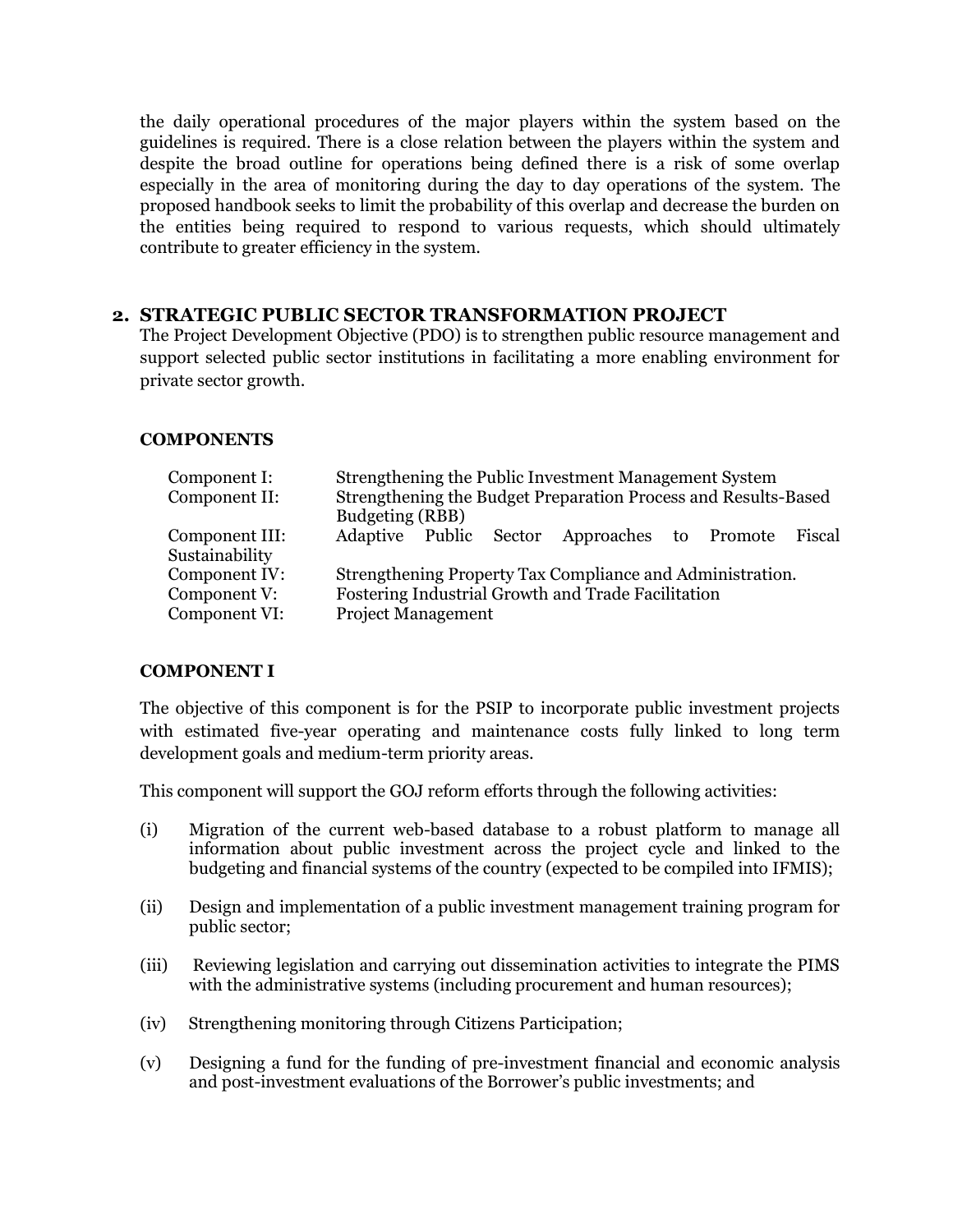(vi) Provision of technical assistance for the implementation of the Public Financial Management Action Plan.

## **3. OBJECTIVES OF CONSULTANCY**

A. The purpose of this assignment is to Design and develop a PIMS handbook that will be a detailed set of regulations to be used by all the stakeholders of the system to interpret and execute the requirements of the PIMS as set out in the legislation and operational guidelines; and

#### **4. SCOPE OF WORK**

- A. The consultant will design and develop a PIMS handbook to include the following components:
- 1. Project Concept Development
- 2. Project Proposal Development and Appraisal
- 3. Project Approval and inclusion in the PSIP
- 4. Project Implementation
- 5. Project Monitoring
- 6. Project Ex-post Evaluation and Impact Assessment
- 7. Project Library and Archiving

Each Component must clearly define the processes and procedures based on the following:

- Identification of the decision makers and role players within the PIMS systems
- Identification of the key processes within the PIMS systems and the preparation of detailed procedures for these processes;
- Defining the guiding principles for the operations of the PIMS;
- Clarification of roles and responsibilities for the institutions included in the system;
- Determination of roles and responsibilities for the periodic production of key documents identified in law or included in the handbook based on the resulting consultations;
- Process and Schematic representation of the relationships between the entities involved in the system;
- Development of operational and service standards for the processes of each component;
- Development of prioritization guidelines for the inclusion of projects in the system;
- Process flow for the monitoring process with templates for the required monitoring reports.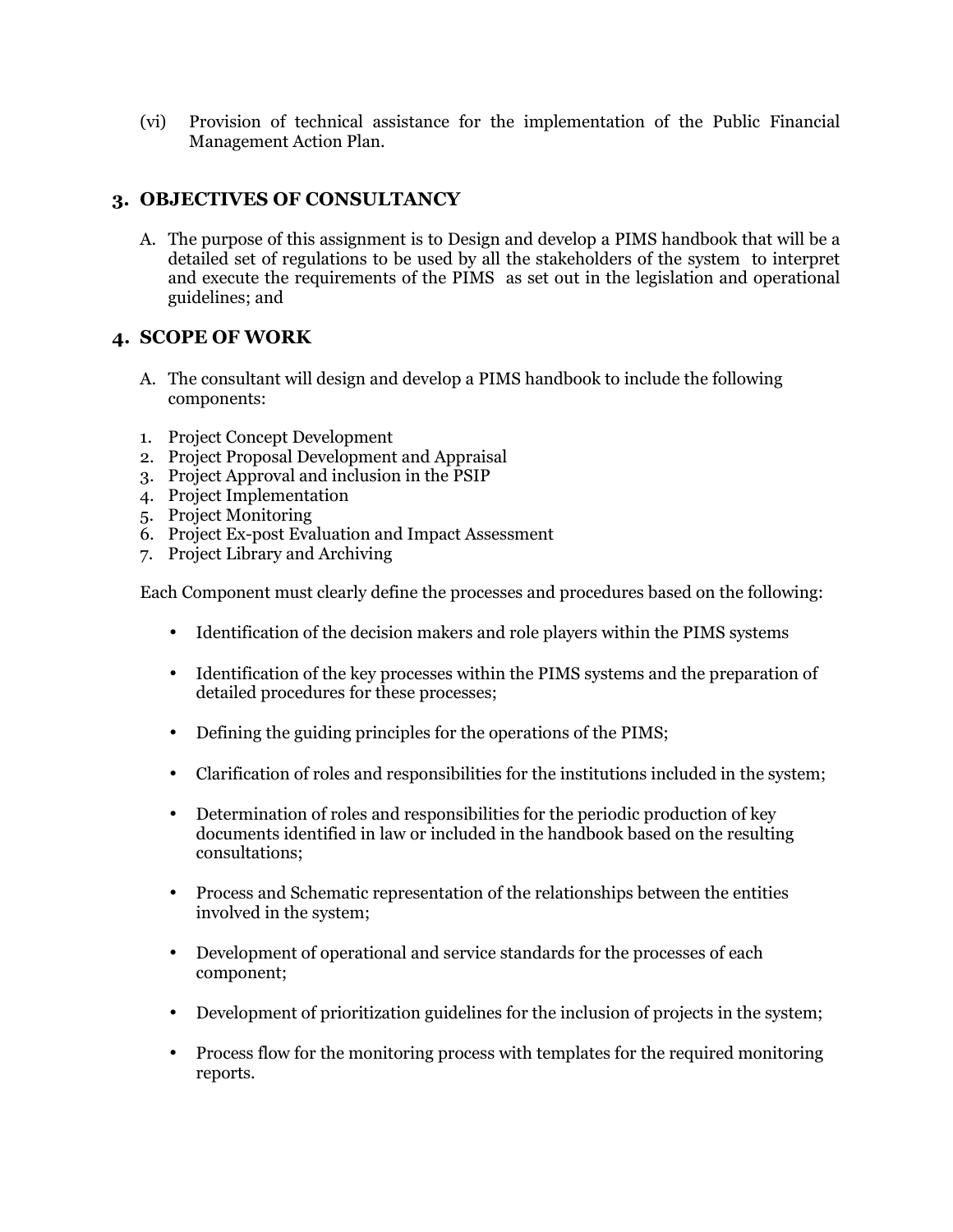The consultant will be required to develop the necessary forms and templates for each component of the handbook ensuring that they are user friendly, fit for purpose and support the overall intention of the guidelines.

The consultant will be required to document the appropriate procedures for the implementation of projects using a Public Private Partnership (PPPs) modality. This will include (but not limited to);

- The definition of PPPs
- Process for assessing and determining the viability of PPPs
- The review process for PPPs

The consultant is to document process and procedures for unsolicited proposals. This will include (but not limited to);

- A review of existing guidelines
- The definition of an unsolicited proposal
- Guiding principles
- Objectives
- Process for submitting an unsolicited proposal
- Roles and Responsibilities

### **5. METHODOLOGY**

The exercise to be undertaken by the Consultant will be informed by this Terms of Reference, the Preliminary Assessment already conducted, the Technical and Financial Proposals received from the Consultant, and any negotiations conducted following the selection of the Consultant.

The Consultant will be required to prepare a detailed methodology and work plan indicating how the objectives of the assignment will be achieved, and the support required from the Ministry.

## **6. DELIVERABLES**

| <b>Key Deliverables</b>                                                                 | <b>Proposed Timeline</b>             | <b>Standard for Delivery</b>                                                                                                                                                                                                                                                  |
|-----------------------------------------------------------------------------------------|--------------------------------------|-------------------------------------------------------------------------------------------------------------------------------------------------------------------------------------------------------------------------------------------------------------------------------|
| Work Plan and associated<br>Gantt Chart outlining the<br>assignment to be<br>undertaken | 2 weeks after signing<br>of contract | A time-bound Work Plan in Microsoft<br>Word identifying activities,<br>methodology and required resources,<br>this should be linked to a Gantt<br>outlining tasks, duration and start and<br>end dates. The format of the<br>document should be agreed prior to<br>submission |
| 2. Draft PIMS Handbook                                                                  | To be determined by<br>work plan     | The report should include a<br>minimum:<br>Detailed procedures for the<br>major processes of the PIMS                                                                                                                                                                         |